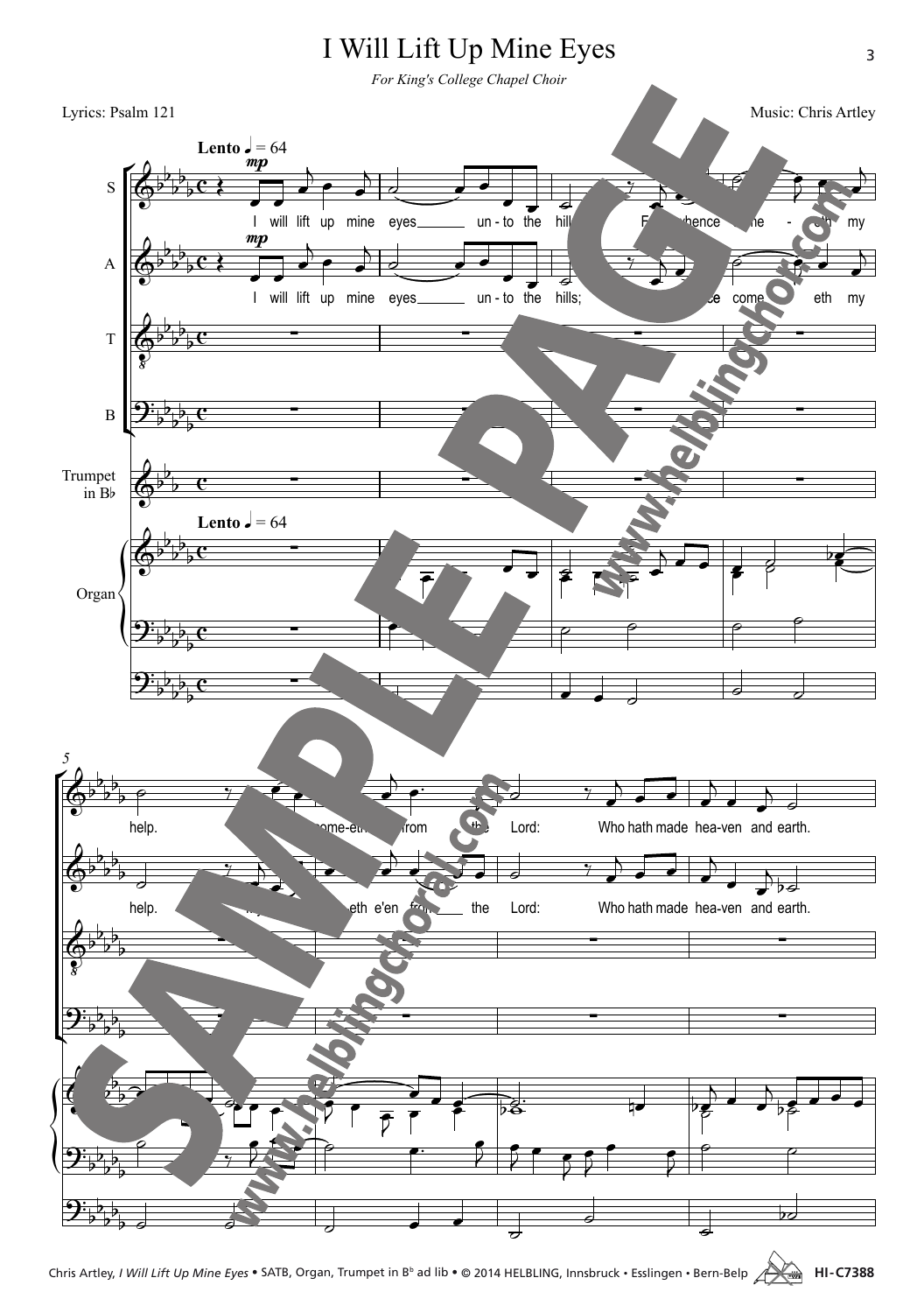

Chris Artley, *I Will Lift Up Mine Eyes* • SATB, Organ, Trumpet in Bb ad lib • © 2014 Helbling, Innsbruck • Esslingen • Bern-Belp **HI -C7388**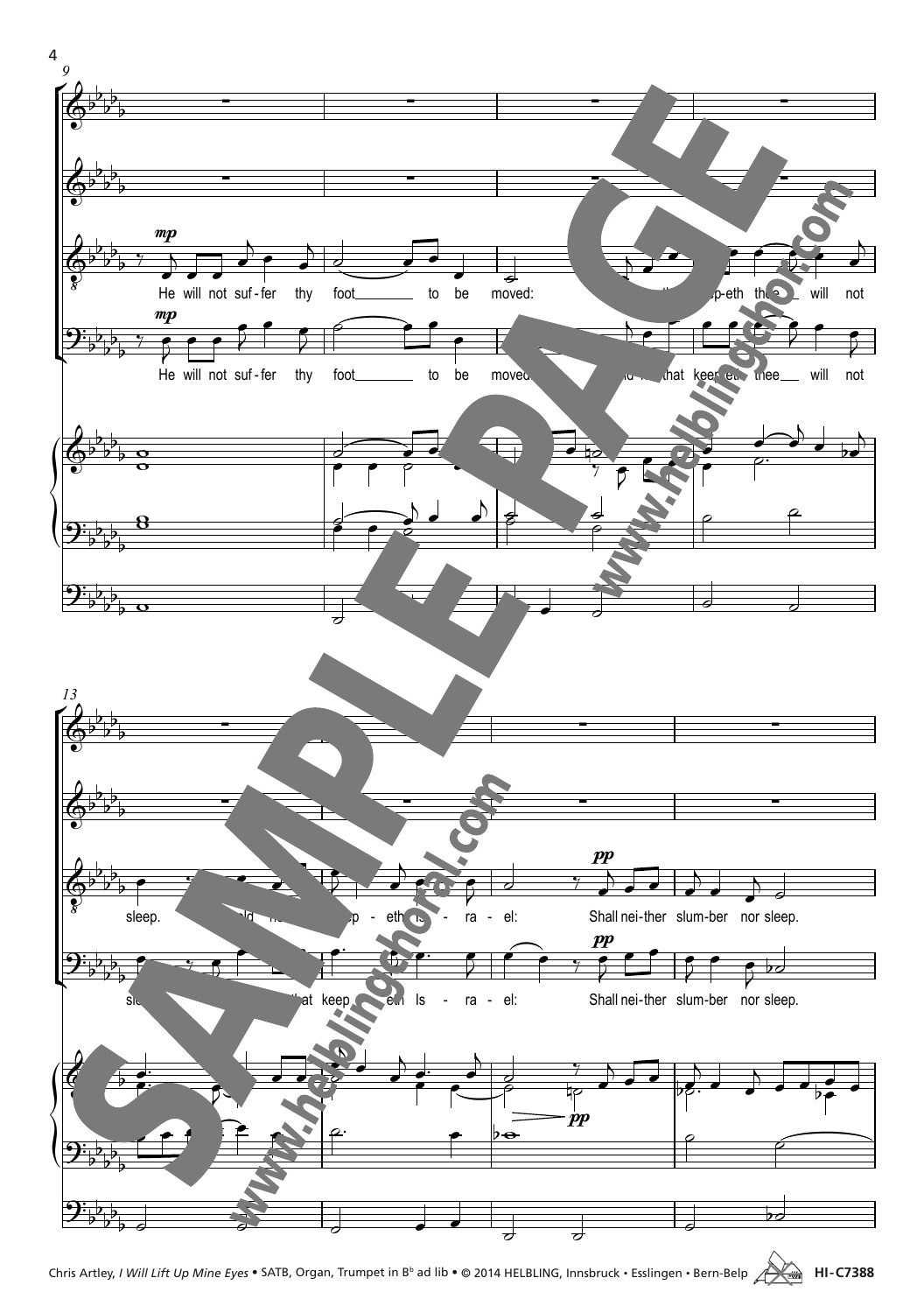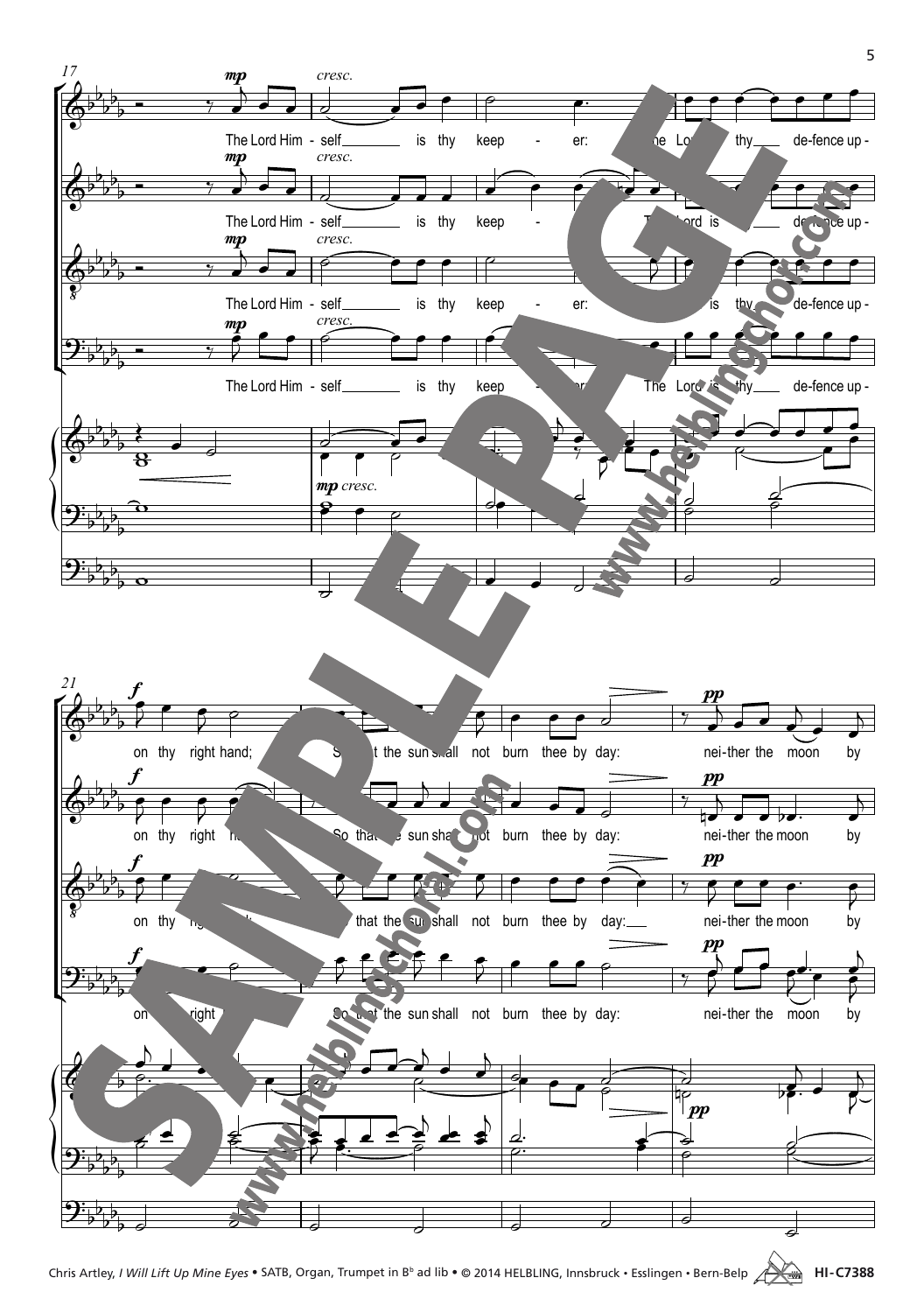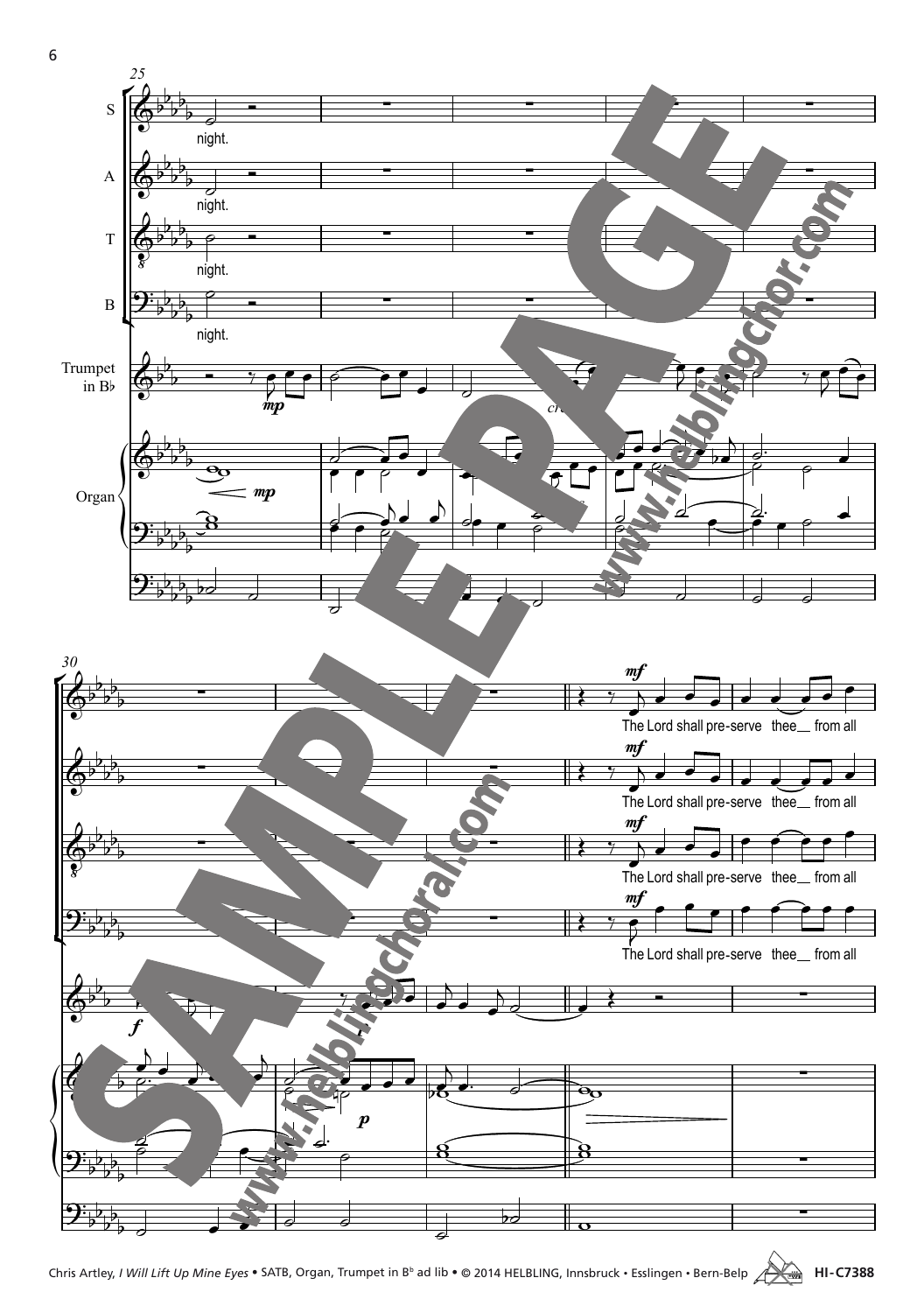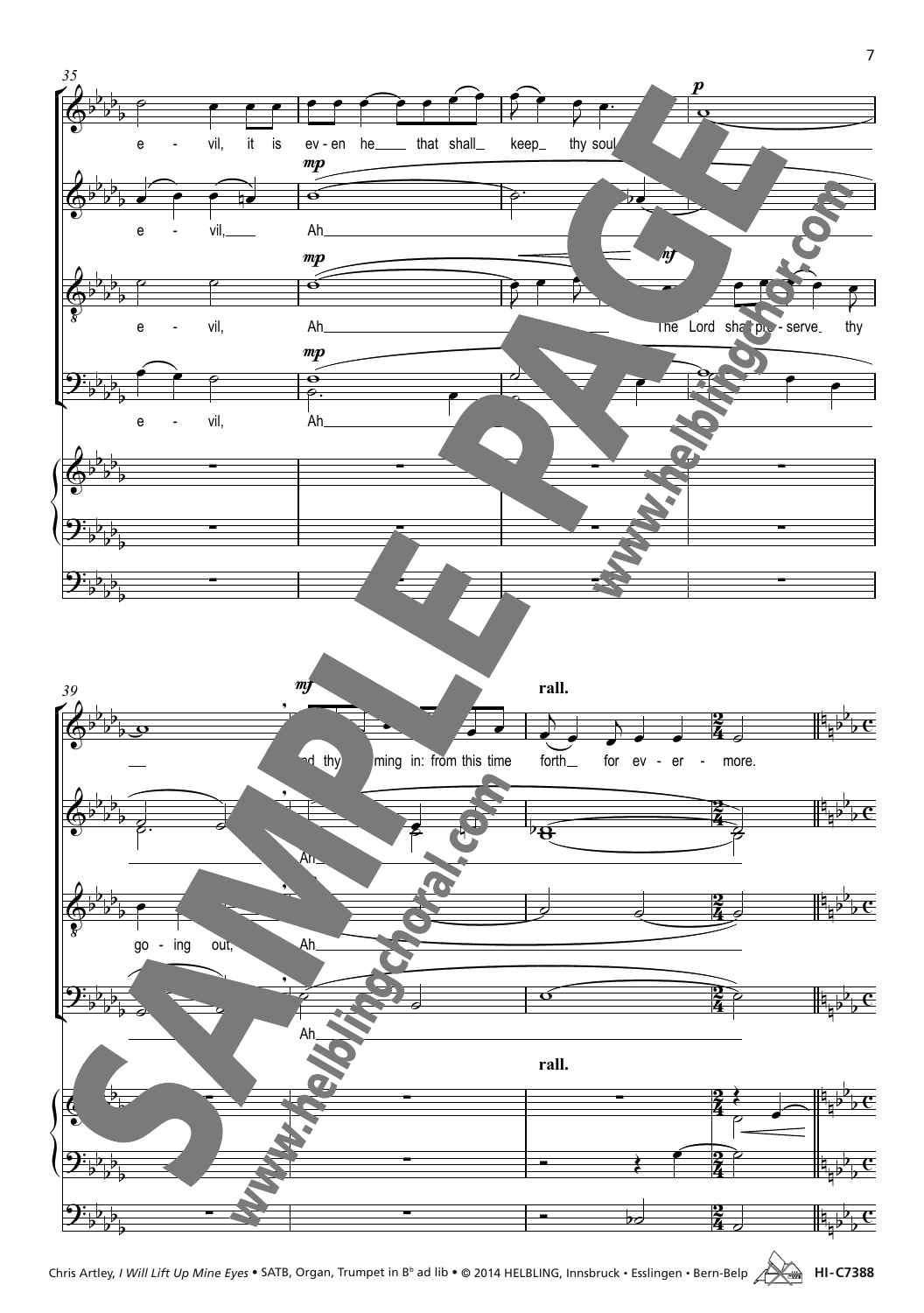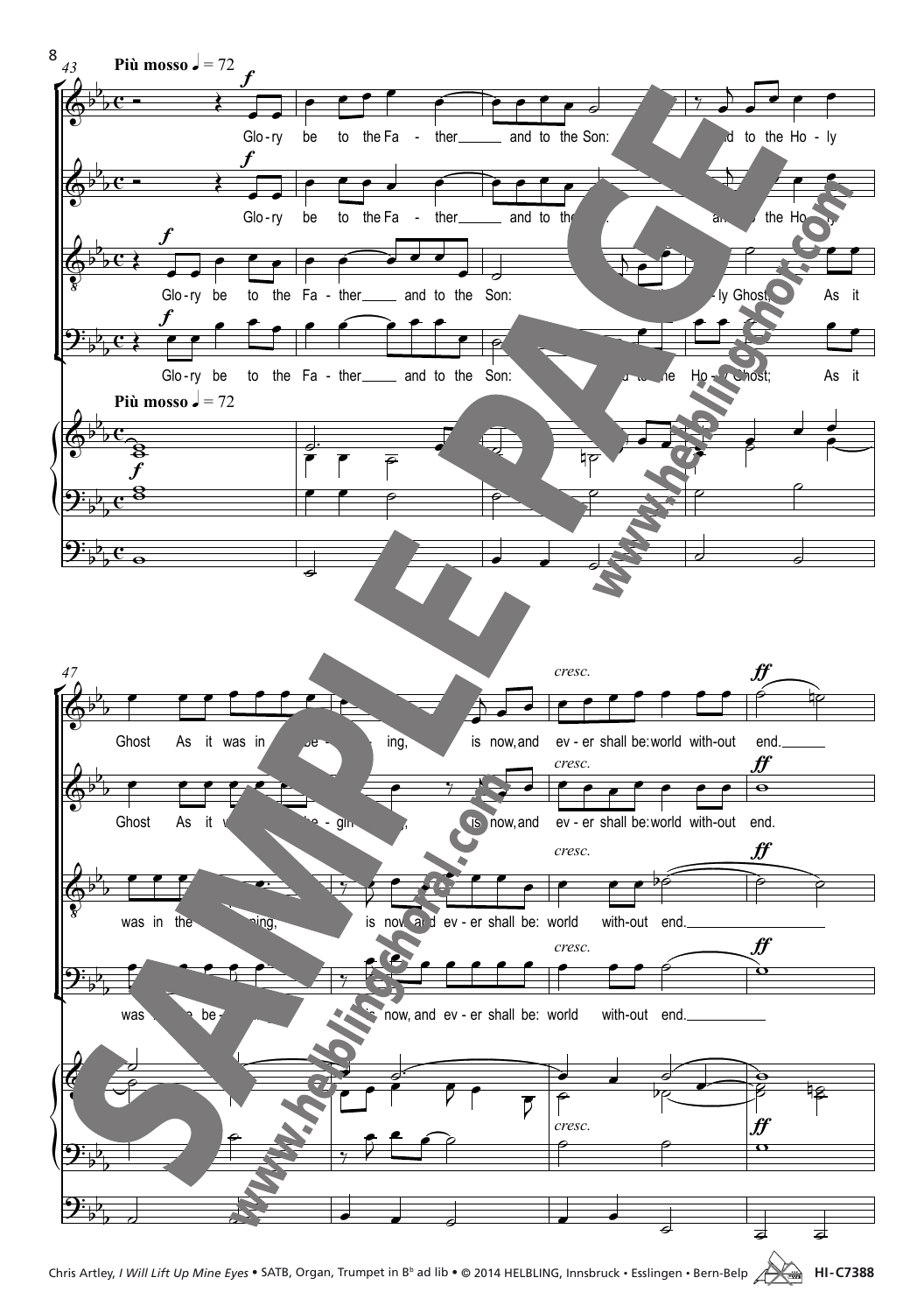